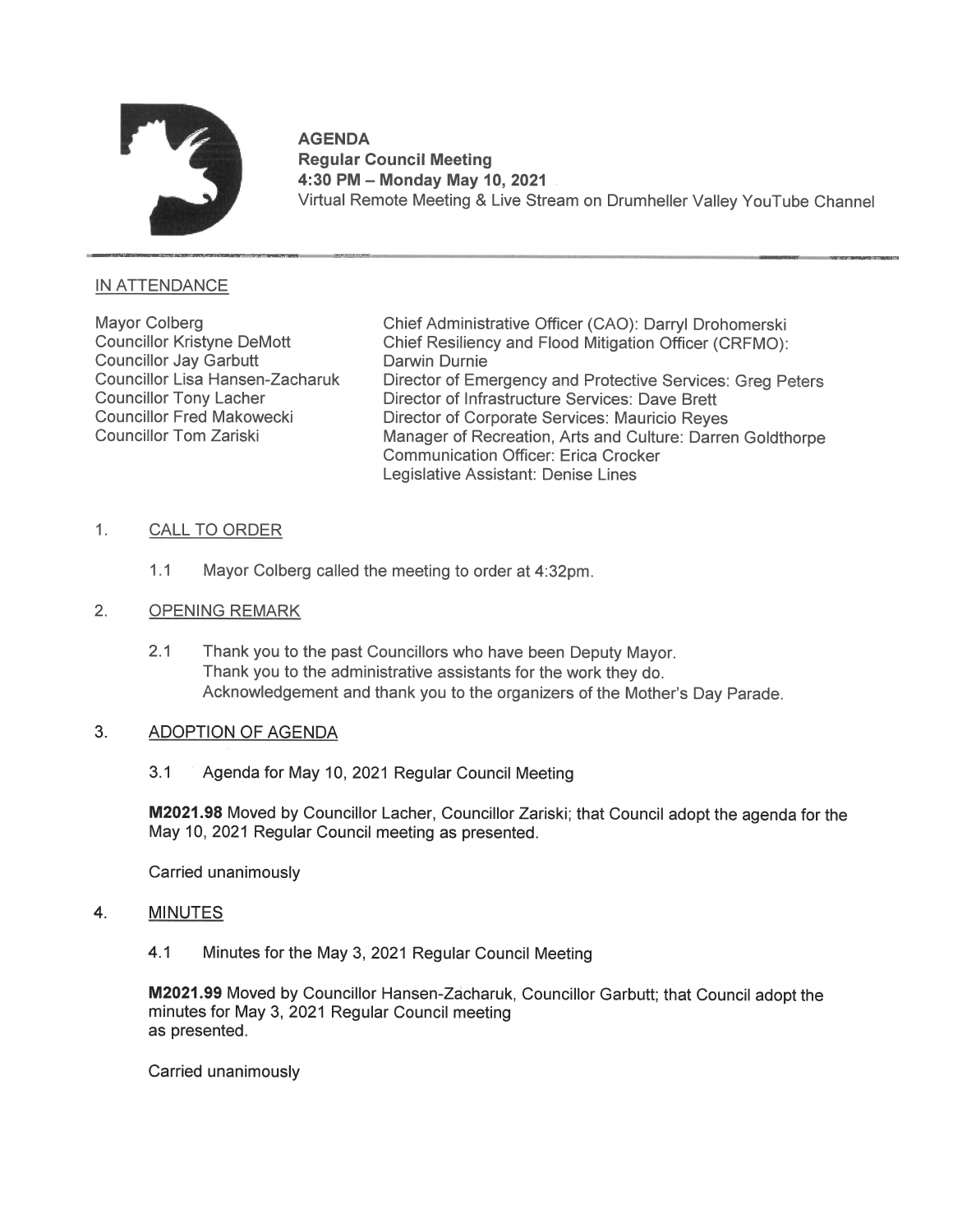4.2 Committee - Minutes for the January and February 2021 Drumheller Public Library Board meeting

M2021.10O Moved by Councillor DeMott, Councillor Lacher; that Council accept as information the minutes for January and February 2021 Drumheller Public Library Board meeting and the Marigold Library System 2020 Report as presented.

Carried unanimously

#### 5. DELEGATION

5.1 Royal Canadian Mounted Police Report — Staff Sergeant Ed Bourque and Constable Gerald Sherk

#### $6.$ REQUEST FOR DECISION AND REPORTS

- 6.1 CHIEF ADMINISTRATIVE OFFICER
	- 6.1.1 Strategic Priorities Progress Update

Chief Administrative Officer, Darryl Drohomerski

- 6.1.2 Area Structure Plan Bylaw 08.21 Amendment to the Previous St. Anthony's School Site East Drumheller District
	- Councillor K. DeMott stated that her participation in the voting process is not a conflict of interest as she is not the designer on these proposed dwellings.

M2021.101 Moved by Councillor Zariski, Councillor Garbutt; that Council give second reading to Area Structure Plan Bylaw 08.21 as presented.

Carried unanimously

M2021.102 Moved by Councillor Hansen-Zacharuk, Councillor DeMott; that Council give third reading to Area Structure Plan Bylaw 08.21 as presented.

Carried unanimously

6.1.3. For Information – Raymond Hill Road Public Submission – Report to Council

The Town of Drumheller is required to receive a petition under the legislation outlined in the Municipal Government Act, Part 7. This report details why the petition does not meet the requirement for sufficiency. However, Administration is reviewing alternative solutions with Wheatland County Administration.

 $\overline{\mathbf{a}}$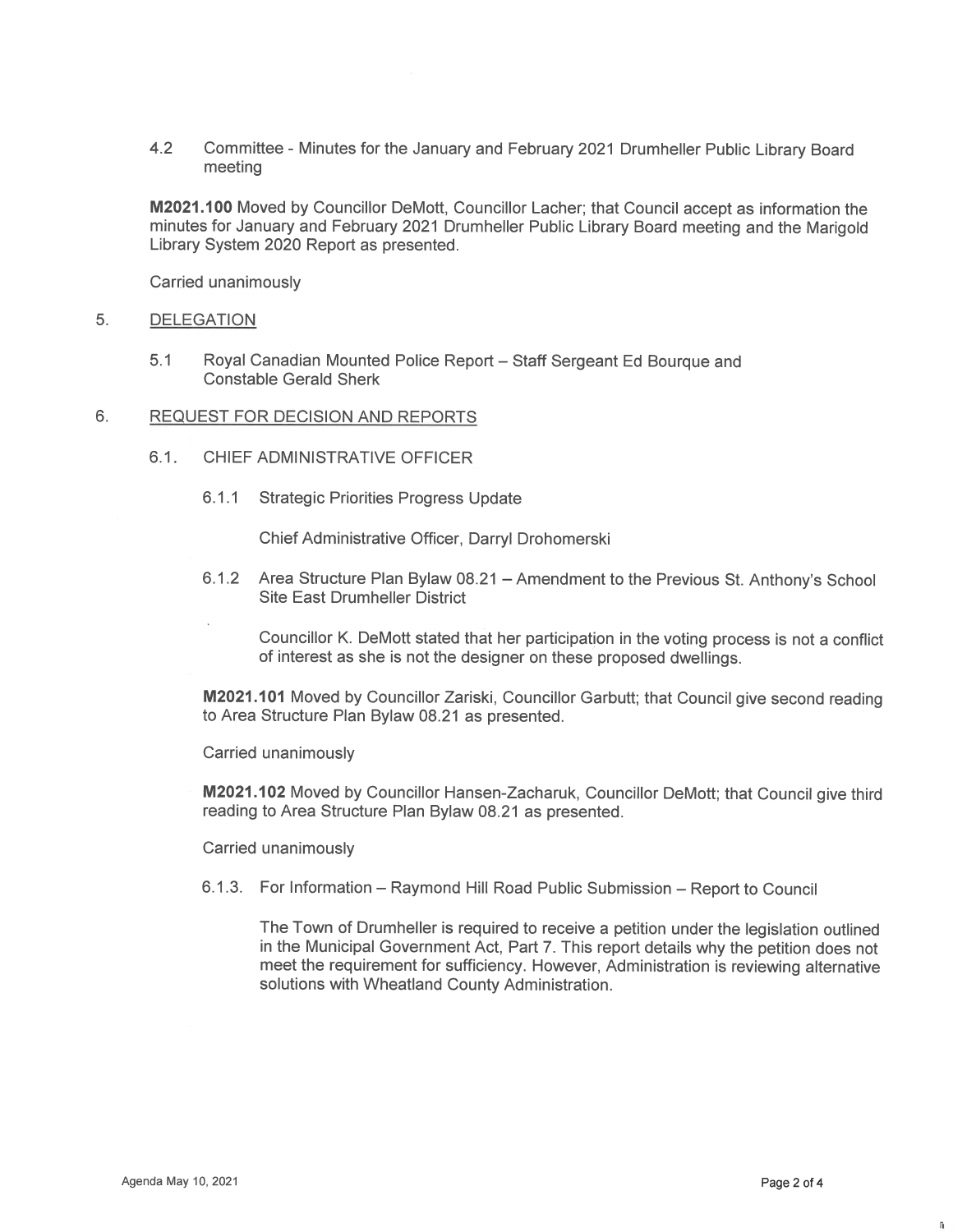## 6.2 CHIEF RESILIENCY & FLOOD MITIGATION OFFICER

#### 6.2.1 Flood Mitigation Update — Darwin Durnie, CFRMO

Topic include:

- Flood Season in Alberta including the Valley runs from May 15<sup>th</sup> and July  $15<sup>th</sup>$
- Natural vs Regulated Flow definitions and implementation
- Final Designs nearing completion

## 6.3 DIRECTOR OF EMERGENCY AND PROTECTIVE SERVICES

6.3.1 Strategic Priorities Progress Update — Traffic Bylaw

Greg Peters explained that the Traffic Bylaw update is an expansive document that covers topics such as recreational vehicle parking, off-road vehicles, vehicle idling, and the implementation of disabled parking.

6.3.2 Covid Update

# 6.4 MANAGER OF RECREATION, ARTS AND CULTURE

6.4.1 Strategic Priorities Progress Update - Facilities Comparison

Darren Goldthorpe reported that he is gathering information from comparable communities to create a facilities comparison. Council requested that information regarding industry best practice and cost recovery be included in the report.

### 6.5 COMMUNICATIONS OFFICER

6.5.1 Strategic Priorities Progress Update — Customer Service Benchmark

Erica Crocker gave an overview of a proposed Customer Service initiative starting with a Phase 1 community survey gathering experiential data from the previous 6 to 12 months. E. Crocker described the benefits and possible outcomes of the survey and how it would feed into further action. Council requested that a survey be generated that asks customers to review their experience directly after they inter with Town staff at various facilities.

#### $7<sub>1</sub>$ PRESENTATION OF QUARTERLY REPORTS BY ADMINISTRATION

- 7.1 Director of Infrastructure Dave Brett
- 7.2 Chief Financial Officer Mauricio Reyes